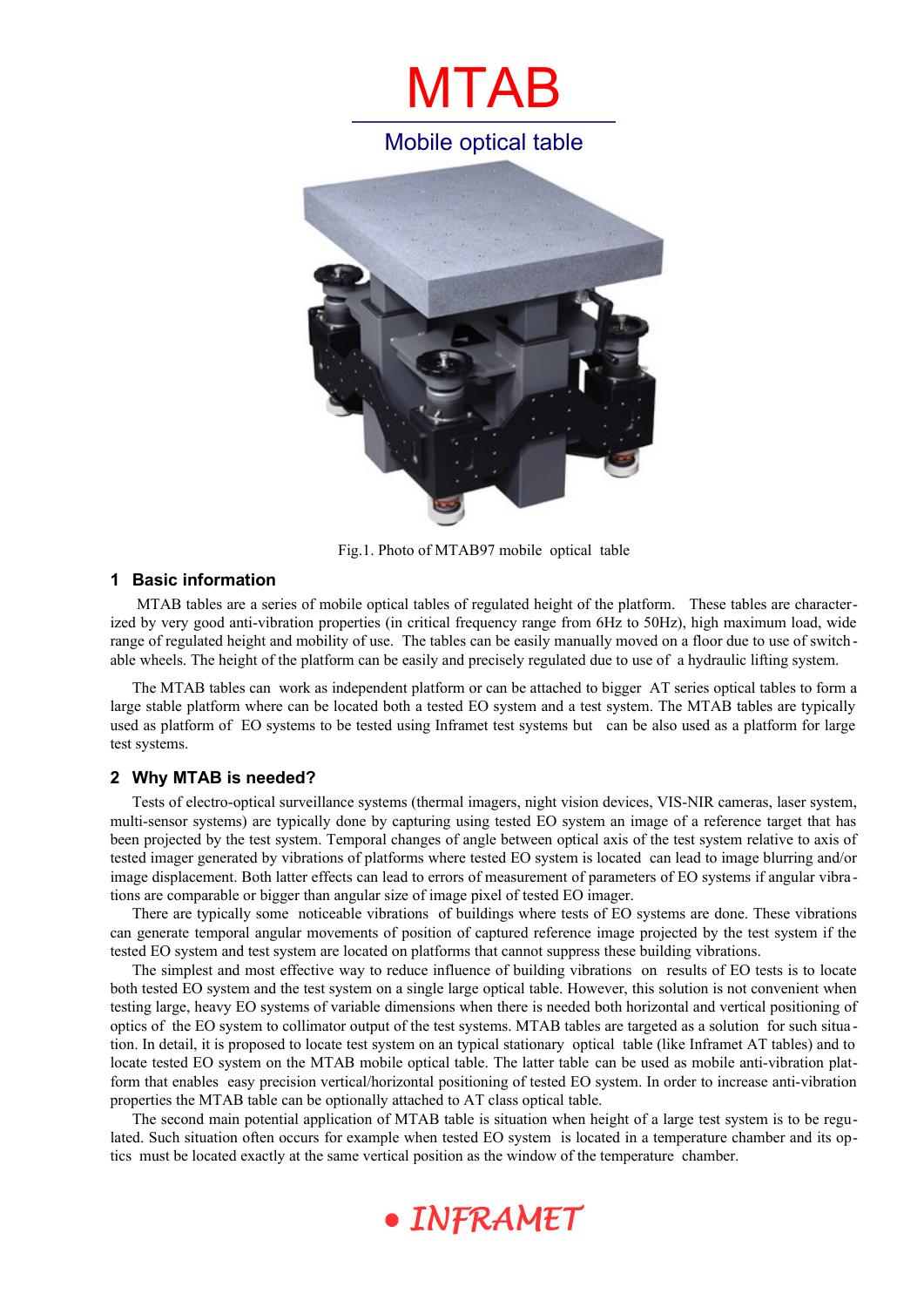# MTAB

### Mobile optical table

#### **3 Versions of MTAB tables**

MTAB tables can be delivered in form of a series of versions of different size and mass as shown in Table 1. Rules to calculate main dimensions of MTAB tables are shown in Fig.2. Concept of connection of MTAB mobile table with AT table in order to increase stability of both tested EO system and the test system is shown in Fig.3.

| Table 1. Dimentions and mass of MTAB tables |            |                             |                                                                             |             |                  |  |
|---------------------------------------------|------------|-----------------------------|-----------------------------------------------------------------------------|-------------|------------------|--|
| Version code                                | Width [mm] | Lenght ${\lceil mm \rceil}$ | Height regulation                                                           | <b>Mass</b> | Grid of M6 holes |  |
|                                             | A/         | $\mathbf{B}$                |                                                                             | [kg]        | spaced by 100mm  |  |
| MTAB-79                                     | 700        | 900                         | At least 350mm.<br>Minimal height<br>650mm.<br>Maximal height<br>$1000$ mm. | 320         | $8 \times 6$     |  |
| <b>MTAB-716</b>                             | 700        | 1600                        |                                                                             | 530         | $6 \times 6$     |  |
| <b>MTAB-724</b>                             | 700        | 2400                        |                                                                             | 780         | $6 \times 8$     |  |
| MTAB-99                                     | 900        | 900                         |                                                                             | 410         | $8 \times 8$     |  |
| <b>MTAB-916</b>                             | 900        | 1600                        |                                                                             | 680         | $8 \times 8$     |  |
| <b>MTAB-924</b>                             | 900        | 2400                        |                                                                             | 960         | $8 \times 8$     |  |



Fig.2. Rules to calculate main dimensions of MTAB tables



Fig.3. Concept of connection of MTAB mobile table with AT table